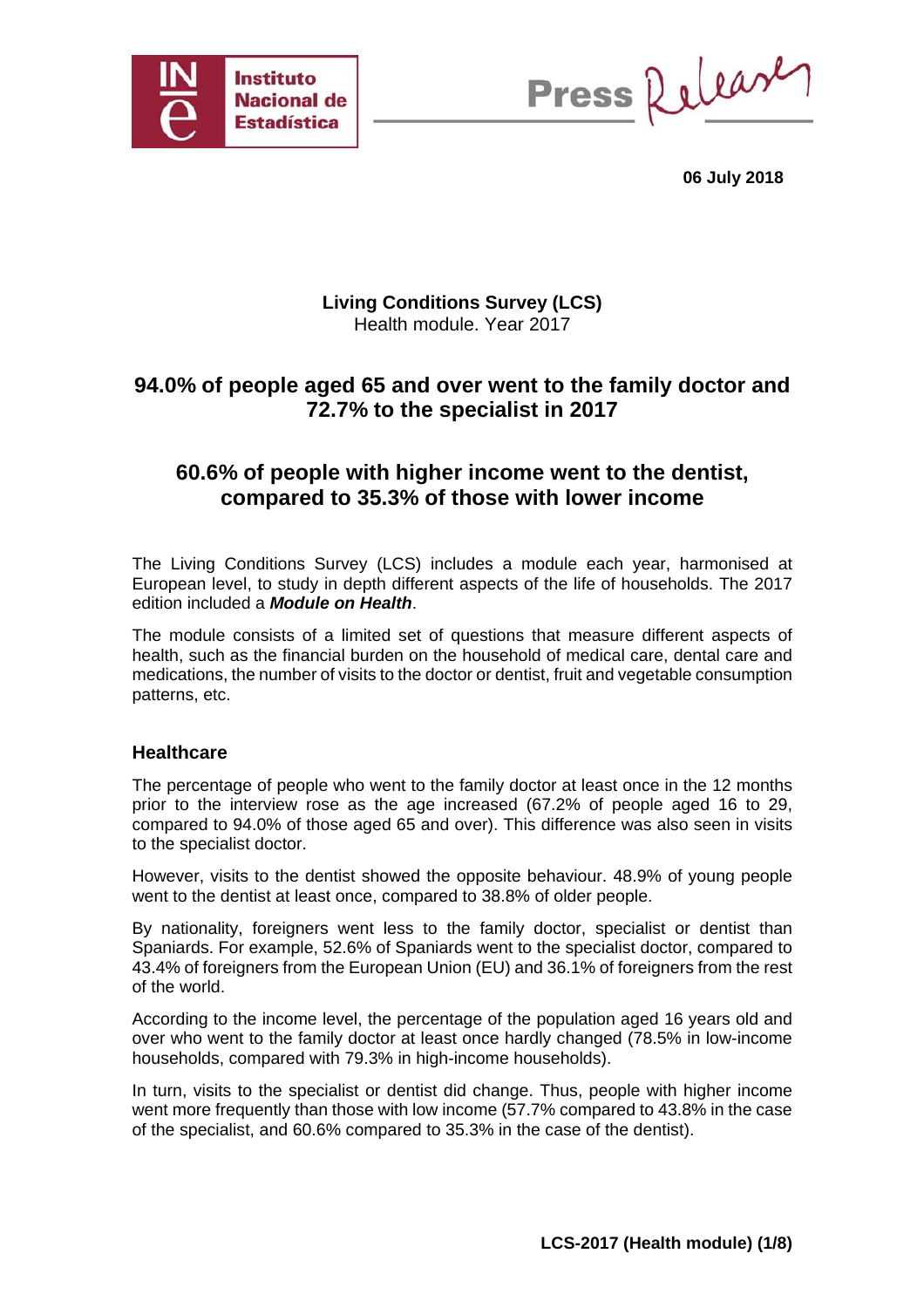# Personas de 16 y más años que han consultado a un médico de familia, un especialista o un dentista al menos una vez en los últimos 12 meses

Porcentaje

|                                            | Médic o de<br>familia | Especialista | Dentista |
|--------------------------------------------|-----------------------|--------------|----------|
| <b>TOTAL</b>                               | 79,7                  | 51,5         | 46,4     |
| <b>GRUPO DE EDAD</b>                       |                       |              |          |
| De 16 a 29 años                            | 67,2                  | 32,5         | 48,9     |
| De 30 a 44 años                            | 73,7                  | 43,0         | 48,5     |
| De 45 a 64 años                            | 81,2                  | 53,6         | 48,6     |
| 65 y más años                              | 94,0                  | 72,7         | 38,8     |
| <b>SEXO</b>                                |                       |              |          |
| <b>Hombres</b>                             | 75,0                  | 44.9         | 43,5     |
| <b>Mujeres</b>                             | 84,0                  | 57,7         | 49,3     |
| NIVEL DE FORMACIÓN ALCANZADO               |                       |              |          |
| Educación primaria o inferior              | 89,0                  | 62,1         | 33,9     |
| Educación secundaria primera etapa         | 77,6                  | 44,0         | 42,1     |
| Educación secundaria segunda etapa         | 76,0                  | 46,5         | 48,6     |
| Educación superior                         | 76,7                  | 53,2         | 58,7     |
| NACIONALIDAD                               |                       |              |          |
| Española                                   | 80,5                  | 52,6         | 47,5     |
| Extranjera (UE)                            | 71,5                  | 43.4         | 43,8     |
| Extranjera (resto del mundo)               | 69,6                  | 36,1         | 28,9     |
| TIPO DE HOGAR                              |                       |              |          |
| Hombre solo menor de 65 años               | 76,0                  | 42,9         | 48,9     |
| Mujer sola menor de 65 años                | 84,0                  | 59,0         | 58,3     |
| Hombre solo de 65 años y más               | 91,7                  | 67,5         | 32,7     |
| Mujer sola de 65 años y más                | 96,1                  | 75,5         | 39,1     |
| Adulto solo con niños dependientes         | 77,7                  | 48,6         | 56,6     |
| Dos adultos ambos menores de 65 años       | 78,1                  | 47,8         | 51,2     |
| Dos adultos, al menos uno de 65 años y más | 91,4                  | 69,3         | 42,1     |
| Dos o más adultos con niños dependientes   | 74,3                  | 44.1         | 47,2     |
| Otros tipos de hogares/No consta           | 79.1                  | 51,0         | 43.9     |
| INGRESOS POR UNIDAD DE CONSUMO             |                       |              |          |
| Primer quintil                             | 78,5                  | 43,8         | 35,3     |
| Segundo quintil                            | 81,3                  | 49,4         | 38,5     |
| Terc er quintil                            | 80,5                  | 53,2         | 44,3     |
| Cuarto quintil                             | 78,6                  | 52,6         | 52,5     |
| Quinto quintil                             | 79,3                  | 57,7         | 60,6     |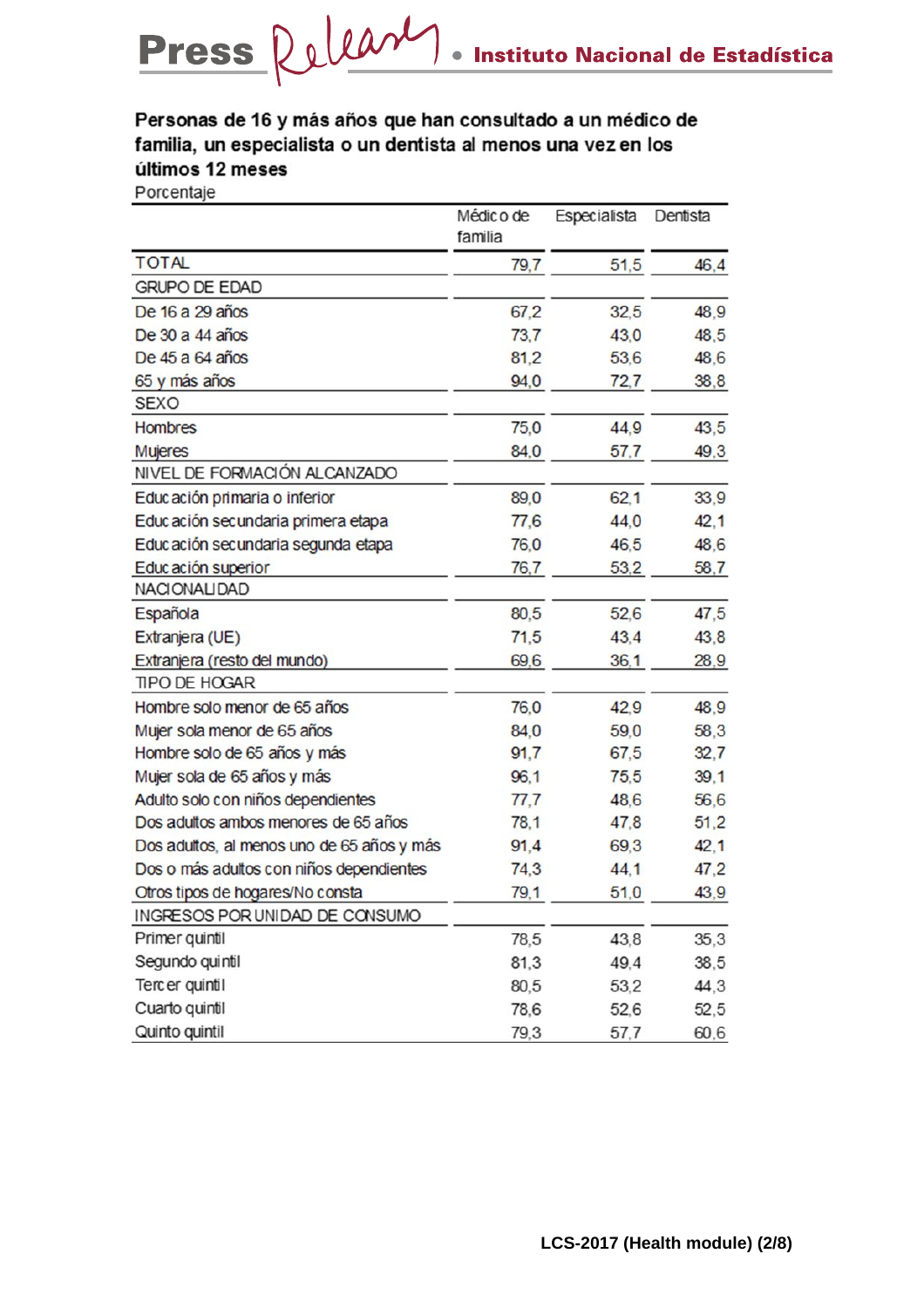#### **Health determinants**

**Press** 

Obesity affected 13.7% of the population aged 16 and over in 2017. It was more frequent in men (14.7%) than in women (12.7%) and occurred to a greater extent in persons with a primary education level or lower (21.7%) than in those with a higher education level  $(8.6\%)$ .

By income level, obesity affected more the people with low income (15.0%) than those with high income (9.0%).

## **Personas de 16 y más años según índice de masa corporal**

Release

Porcentaje

|                                            | Peso insuficiente<br>(IMC < 18.5)<br>kg/m2) | Peso normal<br>$(18,5 \text{ kg/m2} \leq$<br>$IMC < 25$ kg/m2) | Sobrepeso<br>$(25 \text{ kg/m2} \leq$<br>$IMC < 30$ kg/m2) | Obesidad<br>$(IMC >= 30$<br>kg/m2) | No consta |
|--------------------------------------------|---------------------------------------------|----------------------------------------------------------------|------------------------------------------------------------|------------------------------------|-----------|
| <b>TOTAL</b>                               | 3,3                                         | 45,1                                                           | 36,6                                                       | 13,7                               | 1,4       |
| <b>GRUPO DE EDAD</b>                       |                                             |                                                                |                                                            |                                    |           |
| De 16 a 29 años                            | 9,7                                         | 65,6                                                           | 19,0                                                       | 4,3                                | 1,5       |
| De 30 a 44 años                            | 3,2                                         | 52,0                                                           | 32,5                                                       | 10,7                               | 1,7       |
| De 45 a 64 años                            | 1,6                                         | 39,0                                                           | 42,0                                                       | 16,1                               | 1,2       |
| 65 y más años                              | 1,0                                         | 30,4                                                           | 46,6                                                       | 20,6                               | 1,3       |
| <b>SEXO</b>                                |                                             |                                                                |                                                            |                                    |           |
| Hombres                                    | 1,4                                         | 38,2                                                           | 44,4                                                       | 14,7                               | 1,2       |
| <b>Mujeres</b>                             | 5,0                                         | 51,5                                                           | 29,2                                                       | 12,7                               | 1,6       |
| NIVEL DE FORMACIÓN ALCANZADO               |                                             |                                                                |                                                            |                                    |           |
| Educación primaria o inferior              | 1,6                                         | 30,9                                                           | 44,1                                                       | 21,7                               | 1,7       |
| Educación secundaria primera etapa         | 3,2                                         | 42,1                                                           | 38,1                                                       | 15,3                               | 1,3       |
| Educación secundaria segunda etapa         | 4,1                                         | 50,5                                                           | 34,3                                                       | 10,1                               | 1,0       |
| Educación superior                         | 4,0                                         | 54,9                                                           | 31,0                                                       | 8,6                                | 1,6       |
| <b>NACIONALIDAD</b>                        |                                             |                                                                |                                                            |                                    |           |
| Española                                   | 3,3                                         | 44,8                                                           | 36,7                                                       | 13,9                               | 1,3       |
| Extranjera (UE)                            | 3,2                                         | 49,7                                                           | 32,1                                                       | 12,4                               | 2,6       |
| Extranjera (resto del mundo)               | 2,8                                         | 46,1                                                           | 37,1                                                       | 10,5                               | 3,5       |
| TIPO DE HOGAR                              |                                             |                                                                |                                                            |                                    |           |
| Hombre solo menor de 65 años               | 2,1                                         | 38,9                                                           | 43,7                                                       | 14,1                               | 1,2       |
| Mujer sola menor de 65 años                | 4,4                                         | 59,7                                                           | 21,6                                                       | 12,7                               | 1,5       |
| Hombre solo de 65 años y más               | 0,8                                         | 24,9                                                           | 49,4                                                       | 23,9                               | 1,1       |
| Mujer sola de 65 años y más                | 1,6                                         | 34,3                                                           | 40,2                                                       | 21,1                               | 2,9       |
| Adulto solo con niños dependientes         | 5,1                                         | 62,9                                                           | 21,6                                                       | 8,5                                | 1,8       |
| Dos adultos ambos menores de 65 años       | 2,6                                         | 48,1                                                           | 34,0                                                       | 13,5                               | 1,8       |
| Dos adultos, al menos uno de 65 años y más | 1,0                                         | 33,2                                                           | 45,9                                                       | 18,9                               | 1,0       |
| Dos o más adultos con niños dependientes   | 4,5                                         | 49,6                                                           | 34,1                                                       | 10,4                               | 1,3       |
| Otros tipos de hogares/No consta           | 3,2                                         | 43,3                                                           | 37,4                                                       | 14,8                               | 1,3       |
| INGRESOS POR UNIDAD DE CONSUMO             |                                             |                                                                |                                                            |                                    |           |
| Primer quintil                             | 4,3                                         | 42,2                                                           | 36,9                                                       | 15,0                               | 1,6       |
| Segundo quintil                            | 3,2                                         | 41,2                                                           | 37,9                                                       | 16,2                               | 1,4       |
| Tercer quintil                             | 2,9                                         | 43,1                                                           | 37,0                                                       | 15,8                               | 1,2       |
| Cuarto quintil                             | 2,7                                         | 46,2                                                           | 37,5                                                       | 12,5                               | 1,2       |
| Quinto quintil                             | 3,3                                         | 52,3                                                           | 33,7                                                       | 9,0                                | 1,6       |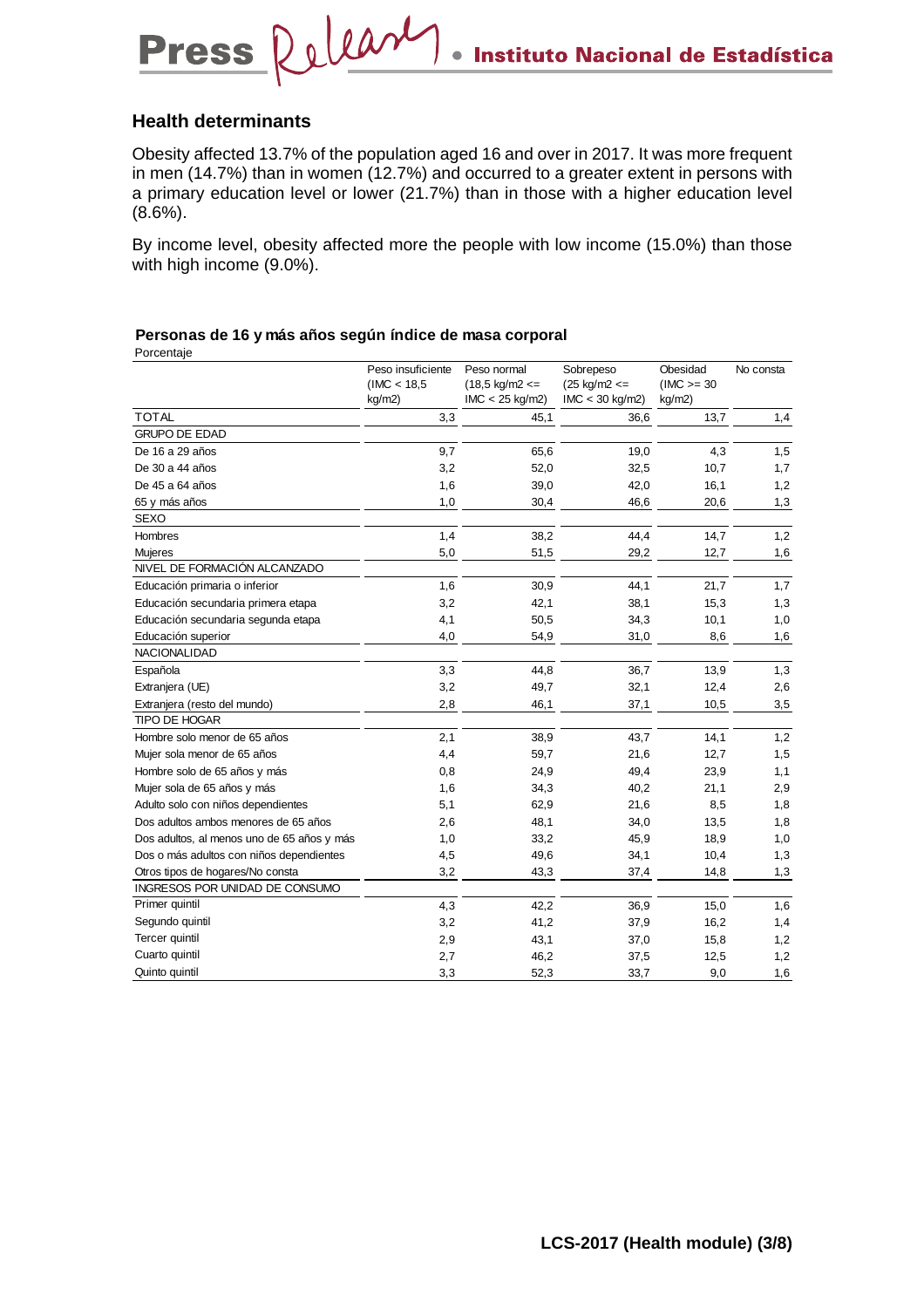#### **Physical activities and sport**

**Press** 

People aged 16 years old and over spent an average of 202 minutes per week in 2017 on physical activity in their free time, such as playing sports, jogging, etc.

By nationality, Spaniards spent about 205 minutes per week, compared to 180 minutes for foreigners from the European Union (EU) and 152 minutes for foreigners from the rest of the world.

For people with high income the average was 232 minutes per week, while for those with low income the average time was reduced to 180 minutes.

#### **Personas de 16 y más años según tiempo de ejercicio físico durante el tiempo de ocio**

Release

Tiempo medio semanal (minutos)

|                                            | Tiempo medio      |
|--------------------------------------------|-------------------|
|                                            | semanal (minutos) |
| <b>TOTAL</b>                               | 202               |
| <b>GRUPO DE EDAD</b>                       |                   |
| De 16 a 29 años                            | 248               |
| De 30 a 44 años                            | 188               |
| De 45 a 64 años                            | 197               |
| 65 y más años                              | 194               |
| SEXO                                       |                   |
| Hombres                                    | 227               |
| Mujeres                                    | 179               |
| NIVEL DE FORMACIÓN ALCANZADO               |                   |
| Educación primaria o inferior              | 163               |
| Educación secundaria primera etapa         | 203               |
| Educación secundaria segunda etapa         | 217               |
| Educación superior                         | 221               |
| NACIONALIDAD                               |                   |
| Española                                   | 205               |
| Extranjera (UE)                            | 180               |
| Extranjera (resto del mundo)               | 152               |
| <b>TIPO DE HOGAR</b>                       |                   |
| Hombre solo menor de 65 años               | 238               |
| Mujer sola menor de 65 años                | 220               |
| Hombre solo de 65 años y más               | 221               |
| Mujer sola de 65 años y más                | 176               |
| Adulto solo con niños dependientes         | 171               |
| Dos adultos ambos menores de 65 años       | 213               |
| Dos adultos, al menos uno de 65 años y más | 205               |
| Dos o más adultos con niños dependientes   | 187               |
| Otros tipos de hogares/No consta           | 218               |
| INGRESOS POR UNIDAD DE CONSUMO             |                   |
| Primer quintil                             | 180               |
| Segundo quintil                            | 188               |
| Tercer quintil                             | 192               |
| Cuarto quintil                             | 217               |
| Quinto quintil                             | 232               |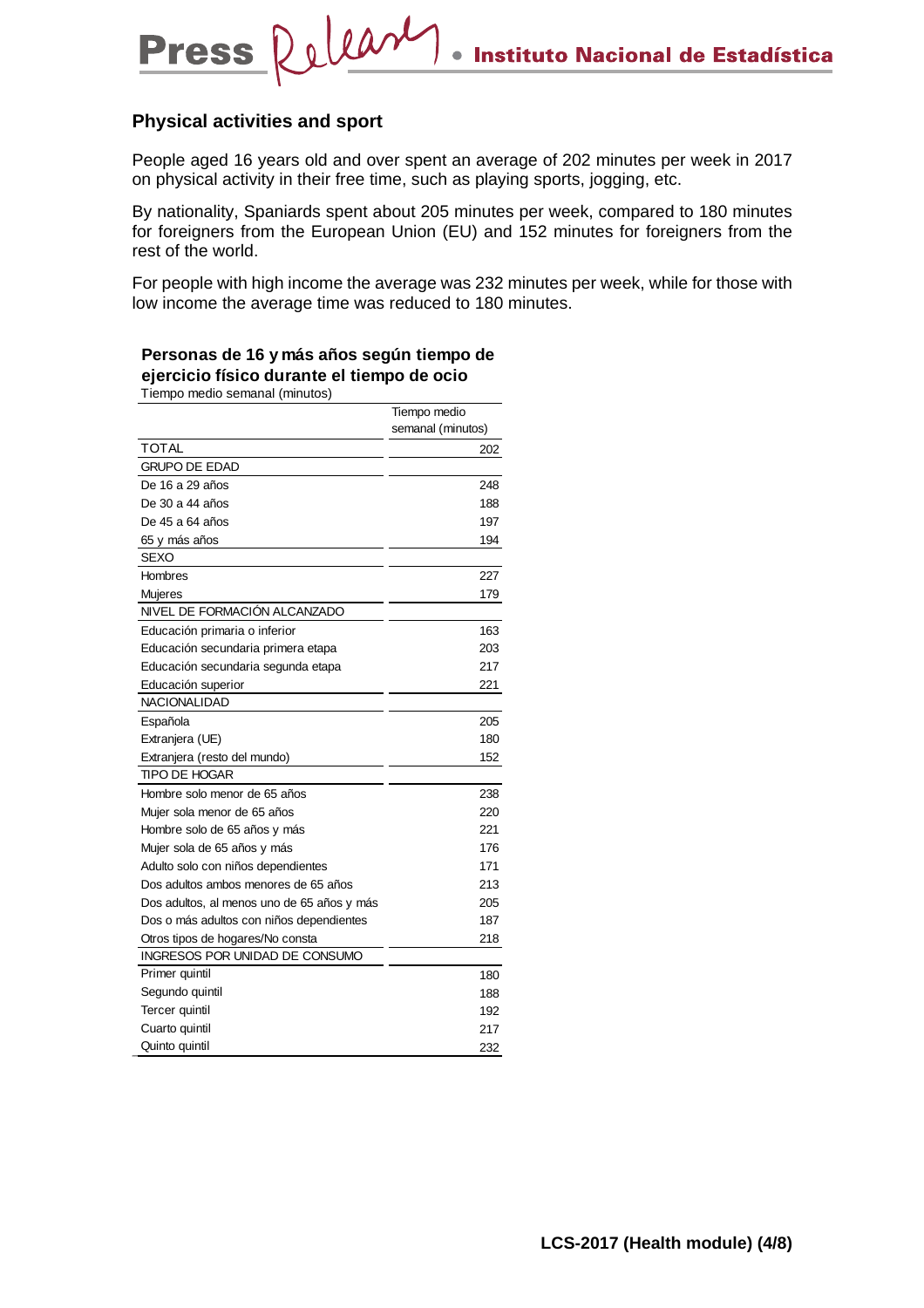#### **Fruit and vegetable consumption**

**Press** 

Delease

77.2% of people aged 16 and over said they ate fruit on a daily basis in 2017. The frequency increased with age. Thus, 67.1% of people aged 16 to 29 consumed fruit daily, compared to 88.3% of those aged 65 or over.

The daily consumption of vegetables, salads or legumes was somewhat lower (64.7% of people), being also lower among young people (57.6%) than among older people (69.8%).

Consumption frequency increased with income level. Thus, 69.4% of people with low income consumed fruit daily, compared to 83.6% of people with high income. On the other hand, 58.4% of people with low income ate vegetables, salads or legumes daily, compared to 69.3% of those with high income.

#### Porcentaje **Personas de 16 y más años según frecuencia de consumo de frutas y verduras**

|                                            | Consumo de fruta (excluye zumos) |                                  |                                    | Consumo de verduras, ensaladas o legumbres |                                  |                                    |
|--------------------------------------------|----------------------------------|----------------------------------|------------------------------------|--------------------------------------------|----------------------------------|------------------------------------|
|                                            | A diario                         | De $4a6$<br>veces a la<br>semana | Menos de 4<br>veces a la<br>semana | A diario                                   | De $4a6$<br>veces a la<br>semana | Menos de 4<br>veces a la<br>semana |
| <b>TOTAL</b>                               | 77,2                             | 10,2                             | 12,6                               | 64,7                                       | 21,5                             | 13,8                               |
| <b>GRUPO DE EDAD</b>                       |                                  |                                  |                                    |                                            |                                  |                                    |
| De 16 a 29 años                            | 67,1                             | 13,1                             | 19,8                               | 57,6                                       | 23,0                             | 19,4                               |
| De 30 a 44 años                            | 72,7                             | 11,8                             | 15,5                               | 63,0                                       | 22,3                             | 14,7                               |
| De 45 a 64 años                            | 78,6                             | 9,7                              | 11,7                               | 66,2                                       | 21,3                             | 12,5                               |
| 65 y más años                              | 88,3                             | 6,9                              | 4,9                                | 69,8                                       | 19,8                             | 10,4                               |
| <b>SEXO</b>                                |                                  |                                  |                                    |                                            |                                  |                                    |
| <b>Hombres</b>                             | 73,7                             | 11,1                             | 15,2                               | 61,0                                       | 22,6                             | 16,4                               |
| <b>Mujeres</b>                             | 80,6                             | 9,4                              | 10,0                               | 68,2                                       | 20,5                             | 11,3                               |
| NIVEL DE FORMACIÓN ALCANZADO               |                                  |                                  |                                    |                                            |                                  |                                    |
| Educación primaria o inferior              | 81,0                             | 9,8                              | 9,2                                | 65,1                                       | 21,4                             | 13,5                               |
| Educación secundaria primera etapa         | 71,7                             | 11,6                             | 16,7                               | 60,2                                       | 23,5                             | 16,3                               |
| Educación secundaria segunda etapa         | 74,8                             | 10,8                             | 14,4                               | 63,9                                       | 21,3                             | 14,8                               |
| Educación superior                         | 80,9                             | 8,9                              | 10,2                               | 69,0                                       | 20,1                             | 10,9                               |
| NACIONALIDAD                               |                                  |                                  |                                    |                                            |                                  |                                    |
| Española                                   | 77,5                             | 10,1                             | 12,4                               | 64,2                                       | 22,0                             | 13,8                               |
| Extranjera (UE)                            | 78,1                             | 7,7                              | 14,3                               | 76,8                                       | 13,1                             | 10,0                               |
| Extranjera (resto del mundo)               | 71,6                             | 13,1                             | 15,3                               | 66,1                                       | 18,2                             | 15,7                               |
| <b>TIPO DE HOGAR</b>                       |                                  |                                  |                                    |                                            |                                  |                                    |
| Hombre solo menor de 65 años               | 65,3                             | 12,1                             | 22,6                               | 51,9                                       | 23,3                             | 24,8                               |
| Mujer sola menor de 65 años                | 79,6                             | 8,4                              | 12,0                               | 68,0                                       | 19,2                             | 12,7                               |
| Hombre solo de 65 años y más               | 82,2                             | 8,2                              | 9,5                                | 60,7                                       | 23,3                             | 16,1                               |
| Mujer sola de 65 años y más                | 88,9                             | 6,7                              | 4,4                                | 71,6                                       | 19,7                             | 8,7                                |
| Adulto solo con niños dependientes         | 69,6                             | 12,0                             | 18,4                               | 61,4                                       | 21,9                             | 16,6                               |
| Dos adultos ambos menores de 65 años       | 75,0                             | 10,7                             | 14,3                               | 65,8                                       | 21,3                             | 12,9                               |
| Dos adultos, al menos uno de 65 años y más | 87,7                             | 6,5                              | 5,8                                | 69,6                                       | 18,7                             | 11,6                               |
| Dos o más adultos con niños dependientes   | 74,1                             | 11,5                             | 14,4                               | 62,5                                       | 22,5                             | 15,0                               |
| Otros tipos de hogares/No consta           | 77,8                             | 10,5                             | 11,6                               | 66,3                                       | 21,8                             | 11,9                               |
| INGRESOS POR UNIDAD DE CONSUMO             |                                  |                                  |                                    |                                            |                                  |                                    |
| Primer quintil                             | 69,4                             | 11,8                             | 18,7                               | 58,4                                       | 22,1                             | 19,5                               |
| Segundo quintil                            | 74,9                             | 12,2                             | 12,9                               | 63,2                                       | 23,3                             | 13,6                               |
| Tercer quintil                             | 78,7                             | 9,1                              | 12,2                               | 66,2                                       | 20,1                             | 13,7                               |
| Cuarto quintil                             | 78,8                             | 10,1                             | 11,1                               | 65,9                                       | 21,9                             | 12,2                               |
| Quinto quintil                             | 83,6                             | 8,0                              | 8,4                                | 69,3                                       | 20,3                             | 10,4                               |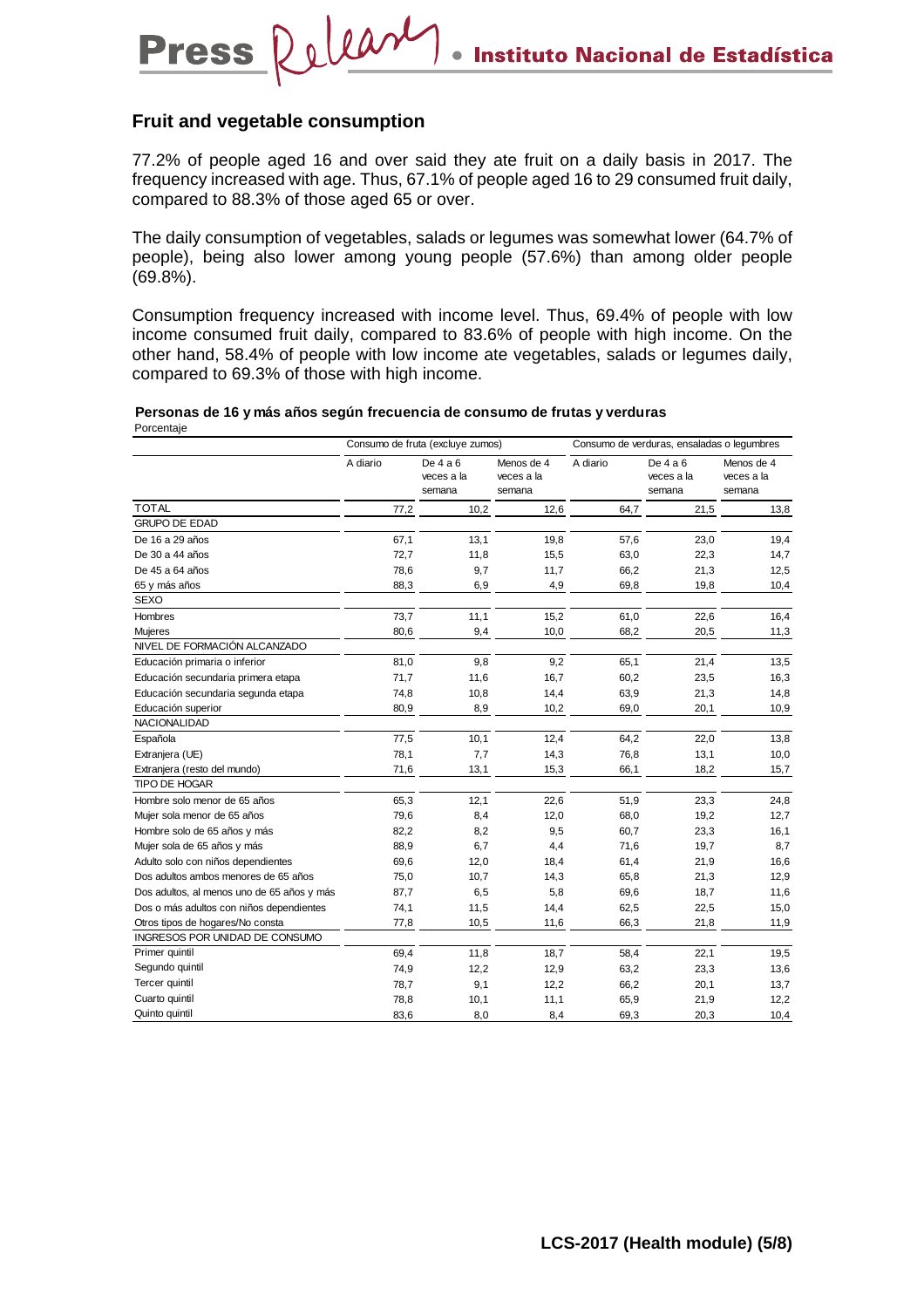#### **Burden of health care costs**

**Press** 

Pelease

The burden represented by health care costs also varied according to the income level. For 5.6% of high-income households, they represented a heavy burden, compared to 9.8% of low-income households.

The same was true for dental care and medication costs. For lower-income households it was a greater burden than for high-income households (28.9% compared to 17.3% for dental care and 11.9% compared to 4.6% for medications).

### **Hogares para los que los gastos de asistencia médica, dental o en medicamentos supusieron una carga pesada**

Porcentaje

|                                            | Asistencia | Asistencia | Medicamentos |
|--------------------------------------------|------------|------------|--------------|
|                                            | médica     | dental     |              |
| <b>TOTAL</b>                               | 7,2        | 24,0       | 7,8          |
| GRUPO DE EDAD DE LA PERSONA DE REFERENCIA  |            |            |              |
| De 16 a 44 años                            | 5,5        | 22,8       | 6,0          |
| De 45 a 64 años                            | 8,1        | 27,3       | 8,6          |
| 65 y más años                              | 7,8        | 20,8       | 8,7          |
| SEXO DE LA PERSONA DE REFERENCIA           |            |            |              |
| Hombres                                    | 6,0        | 23,2       | 7,1          |
| <b>Mujeres</b>                             | 9,2        | 25,2       | 9,0          |
| NACIONALIDAD DE LA PERSONA DE REFERENCIA   |            |            |              |
| Española                                   | 7,2        | 23,8       | 7,7          |
| Extranjera (UE)                            | 8,2        | 28,4       | 7,1          |
| Extranjera (resto del mundo)               | 7,0        | 25,6       | 10,6         |
| <b>TIPO DE HOGAR</b>                       |            |            |              |
| Hombre solo menor de 65 años               | 6,1        | 15,9       | 7,8          |
| Mujer sola menor de 65 años                | 11,6       | 24,3       | 9,0          |
| Hombre solo de 65 años y más               | 4,7        | 11,5       | 5,3          |
| Mujer sola de 65 años y más                | 9,3        | 19,4       | 10,3         |
| Adulto solo con niños dependientes         | 11,5       | 28,2       | 8,8          |
| Dos adultos ambos menores de 65 años       | 6,2        | 26,0       | 7,0          |
| Dos adultos, al menos uno de 65 años y más | 7,8        | 21,8       | 8,8          |
| Dos o más adultos con niños dependientes   | 6,3        | 26,5       | 7,0          |
| Otros tipos de hogares/No consta           | 7,3        | 28,8       | 8,1          |
| INGRESOS POR UNIDAD DE CONSUMO             |            |            |              |
| Primer quintil                             | 9,8        | 28,9       | 11,9         |
| Segundo quintil                            | 8,5        | 26,3       | 10,0         |
| Tercer quintil                             | 6,9        | 23,6       | 7,5          |
| Cuarto quintil                             | 5,5        | 24,0       | 5,2          |
| Quinto quintil                             | 5,6        | 17,3       | 4,6          |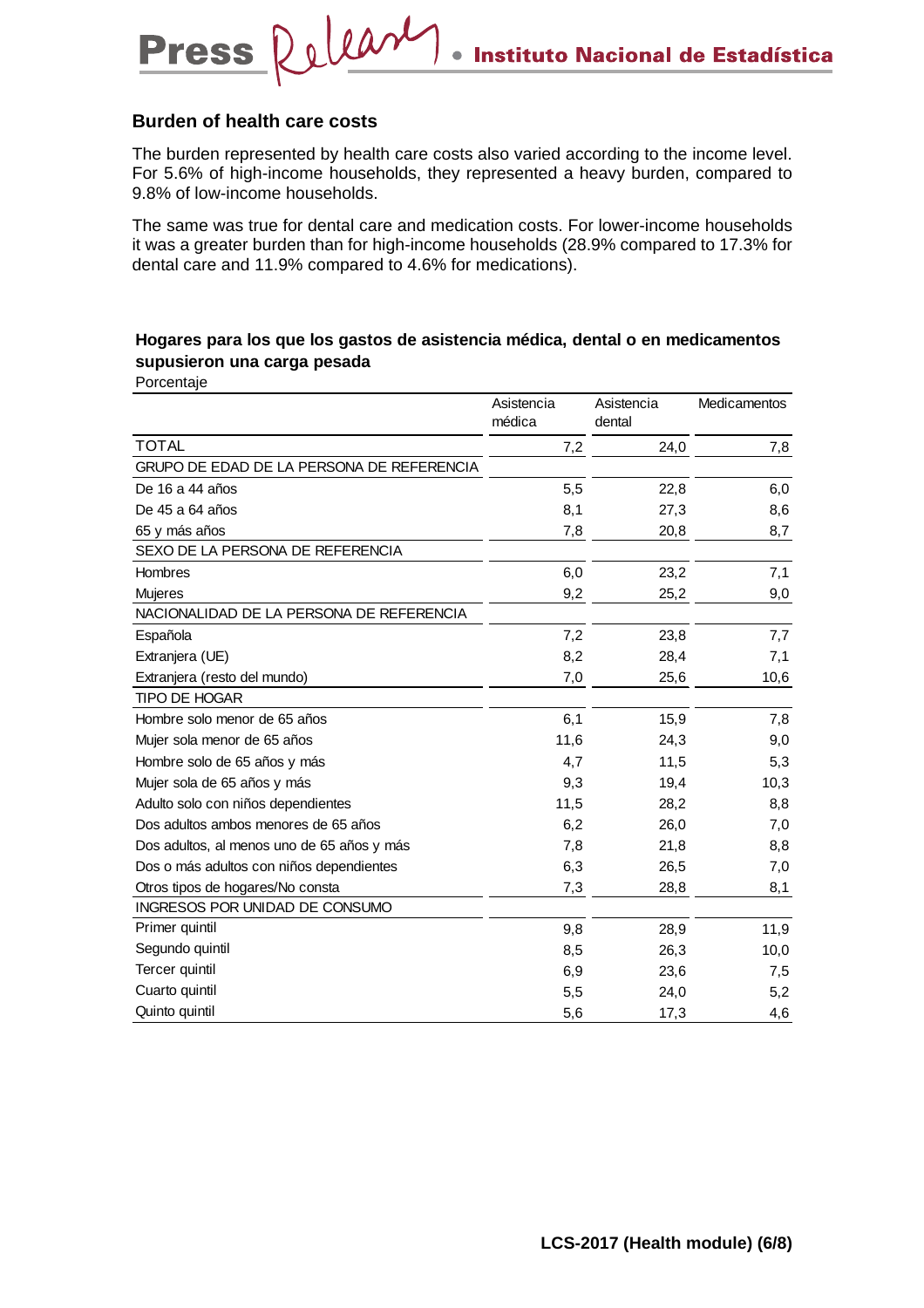#### **Access to dental care for minors**

**Press** 

Dolean

In the population under 16 years of age, nationality affected access to dental care. Thus, 8.3% of households with children under 16 years of age whose reference person was a foreigner from outside the EU did not receive dental care when they needed it, compared to 2.2% of households with children whose reference person was from Spain.

Income level was also related to access to dental care. Thus, 0.7% of high-income households with children did not receive dental care when they needed it, compared to 8.1% of low-income households.

#### **Hogares con niños menores de 16 años según accesibilidad a la asistencia dental**  Número y porcentaje

|                                               |                 | Alguna vez han<br>necesitado asistencia |
|-----------------------------------------------|-----------------|-----------------------------------------|
|                                               |                 | dental pero no la han                   |
|                                               | Hogares (miles) | recibido (porcentaje)                   |
| <b>TOTAL</b>                                  | 4.895,7         | 2,6                                     |
| NACIONALIDAD DE LA PERSONA DE REFERENCIA      |                 |                                         |
| Española                                      | 4.333,7         | 2,2                                     |
| Extranjera (UE)                               | 173,7           | 2,8                                     |
| Extranjera (resto del mundo)                  | 375,3           | 8,3                                     |
| TIPO DE HOGAR                                 |                 |                                         |
| Un adulto con al menos un niño dependiente    | 390,1           | 5,4                                     |
| Dos adultos con un niño dependiente           | 1.556,2         | 1,6                                     |
| Dos adultos con dos niños dependientes        | 1.889,9         | 2,0                                     |
| Dos adultos con tres o más niños dependientes | 403,9           | 4,9                                     |
| Otros hogares con niños dependientes          | 652,0           | 3,9                                     |
| Otros tipos de hogares/No consta              | 3,7             | 0,0                                     |
| INGRESOS POR UNIDAD DE CONSUMO                |                 |                                         |
| Primer quintil                                | 1.175,3         | 8,1                                     |
| Segundo quintil                               | 977,8           | 2,1                                     |
| Tercer quintil                                | 909,5           | 0,8                                     |
| Cuarto quintil                                | 933,7           | 0,0                                     |
| Quinto quintil                                | 899,5           | 0,7                                     |